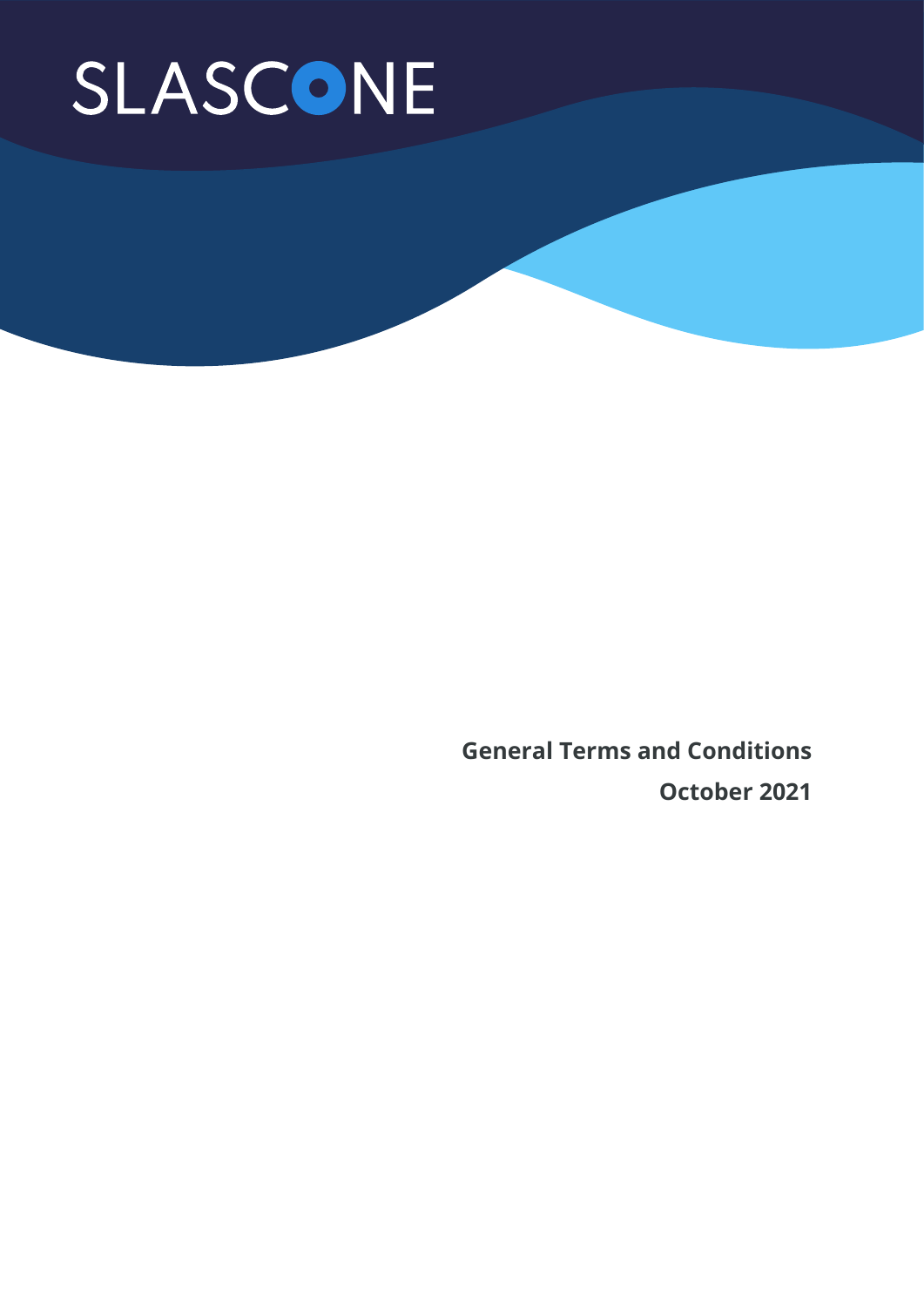#### **1. CONTRACTUAL BASIS**

- **1.1** The parties to this contract are SLASCONE GmbH (registered in the commercial register of the Berlin district court under registration No. HRB 174522; hereinafter "Provider") and Customer. Provider and Customer may be also referred to herein collectively as the "Parties" and individually as a "Party".
- **1.2** The language of the contract shall be English. All communications regarding the contract shall be in English.
- **1.3** Any special terms and conditions agreed upon by the Parties in writing whether at the time of conclusion of the contract or afterwards – shall always take precedence over the provisions of these General Terms and Conditions.

#### **2. COMPENSATION, PAYMENT, SERVICE PROTECTION, DEADLINES**

- **2.1** Provider's compensation normally comprises of net prices plus statutory value-added tax imposed thereon. Compensation and any other amounts payable under the contract shall be invoiced by Provider on a monthly basis. Where services are remunerated on the basis of their actual usage by Customer, Provider's invoices will be accompanied by relevant documentation evidencing the nature and duration of such usage.
- **2.2** Invoices are sent in electronic form only. The Customer must provide Provider with at least two valid email addresses, for invoicing purposes.
- **2.3** Customer must pay Provider's invoices within 30 calendar days from their receipt, free of charges for the recipient and without any deductions or withholding. If Customer is required by law to withhold or deduct any amount from the compensation or any other sums payable under the contract, Customer shall "grossup" the respective payment so that the amount actually received by Provider is the full amount of the specified compensation and other payable sums. If Provider is required by law or elects to pay any taxes and duties levied or based upon Provider's compensation or other payable sums, such amounts shall be reimbursed by Customer.
- **2.4** The Customer may offset or withhold payments due to defects only insofar as the Customer has a claim against Provider arising out of a material defect or defective title related to services. Customer has no right to withhold payment if their claim arising out of defects is time barred. Furthermore, Customer shall be entitled to an offset or to withhold payment only as regards claims which are undisputed or established in a legally valid way.
- **2.5** If Customer fails to pay, in whole or in part, any amount due under this contract, by the stipulated payment date, Provider will send Customer a reminder notice in electronic form ("first reminder"). If Provider does not receive full payment of the delayed amounts within 30 calendar days from the receipt by Customer of the first reminder Provider shall send a second reminder for payment in electronic form ("second reminder"). If Provider does not receive full payment of the delayed amounts within 15 calendar days from the receipt by Customer of the second reminder, Provider will be entitled to suspend Customer's access to all services, without further notice. Such suspension shall not release Customer of its contractual obligations nor of its obligation to pay the compensation that corresponds to the suspension period Services can be resumed, only as soon as all due amounts have been paid by Customer in full.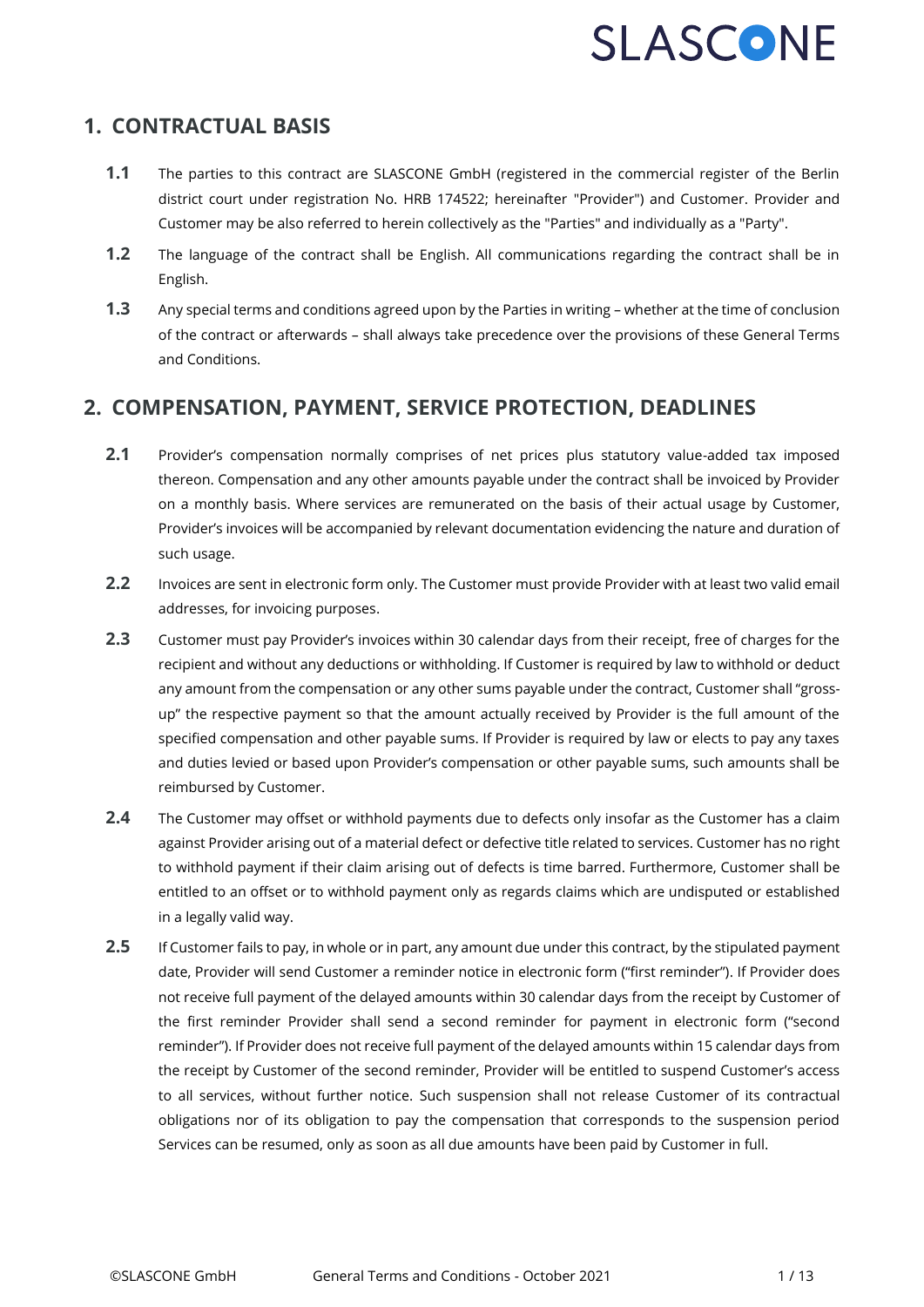- **2.6** If Customer fails to pay any amount due under the contract before the receipt of the second reminder, Provider shall be entitled to revoke agreed payment terms for any or all future payments and to render any future services only against advance payment or security (in the form of a performance guarantee on first demand) issued by a credit institution or credit insurer licensed to do business in the European Union. As regards services of a continuous nature which are chargeable on a recurring basis, the advance payment or the performance guarantee shall cover the full amount payable for the applicable billing period. For one-off services the advance payment or the performance guarantee shall cover the full amount of the compensation payable for such services. § 321 of the German Civil Code and § 112 of the German Insolvency Law – where applicable - remain unaffected.
- **2.7** Fixed service deadlines must be explicitly agreed in a documented form. Any agreement of a fixed service deadline is subject to the provision that Provider receives services from its respective suppliers in a timely and contractually compliant manner.
- **2.8** Provider may increase compensation not earlier than 36 months after the date of the execution of the contract. Further increases can follow not earlier than 12 months after a preceding increase has become effective. An increase shall become effective 3 months after such has been notified to Customer. Customer will be entitled to terminate the agreement in the event of an increase of more than 10%. Customer must exercise such right of termination not later than the effective date of the increase.

#### **3. CONTRACT DURATION AND TERMINATION**

- **3.1** The contractually agreed services shall be provided by Provider from the date specified in the contract and until the expiry of the minimum term set forth below. The Parties hereby waive their right to an ordinary termination of the contract during this minimum term.
- **3.2** The minimum term duration shall be 6 months.
- **3.3** At the expiry of the minimum term, the contract shall be automatically extended for successive periods of 12 months, unless either Party has exercised its right to an ordinary termination of the contract by giving the other Party a notice to this effect at least 3 months before the expiry of the minimum term or of the respective extension period.
- **3.4** Each Party's right to extraordinary termination for important reasons remains unaffected.
- **3.5** Every declaration of termination must be in written form to be effective. Section 20.4 applies.
- **3.6** Within thirty (30) days as of the expiry or termination of the contract, Customer may request that all of its data uploaded on the software or in the possession of Provider are returned to Customer or deleted. If Customer does not exercise the right to choose between return or deletion of the data as per previous sentence, Provider shall bear no liability as regards such data and shall be entitled, after the lapse of this thirty (30) day period, to permanently erase any data uploaded in the software by or on behalf of Customer, as well as any data otherwise in Provider's possession.

#### **4. COLLABORATION, OBLIGATIONS TO COOPERATE, CONFIDENTIALITY**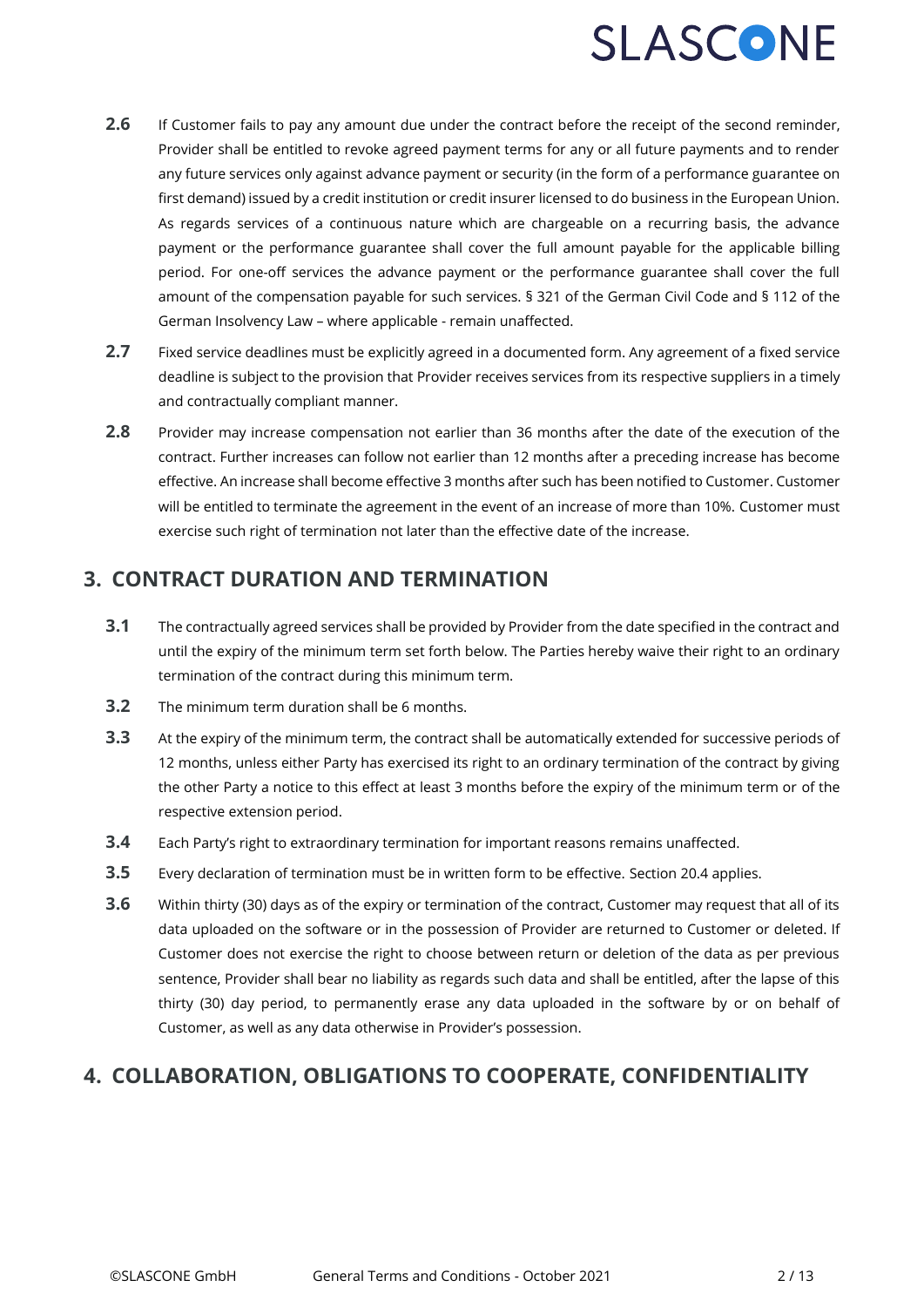- **4.1** Customer and Provider shall each appoint a contact person. Communication between the Parties shall be made only through such contact persons, unless otherwise agreed in writing. The contact person of each Party must be authorized to and shall promptly make all decisions related to the performance of the contract on behalf of such Party.
- **4.2** Customer is obliged to support Provider as necessary and create all the conditions necessary in their sphere of operations for proper execution of the contract. For this, they shall provide, in particular, the necessary information and enable remote access to Customer's system as far as possible. If remote access is not possible for security-related reasons or other reasons, relevant deadlines shall be extended appropriately; as concerns further effects, the contractual partners will agree on suitable provisions. Customer shall furthermore ensure that qualified staff are available for supporting Provider. Insofar as the contract contains agreements that services can be provided at Customer's site, Customer shall provide adequate workstations and work equipment free of charge at Provider's request.
- **4.3** Customer shall immediately report any defects in the services to Provider in a comprehensible and detailed manner and in writing. All defect reports must include all information useful for defect identification and analysis, that is, indicatively, the work steps which led to the emergence of the defect, how was the defect detected and the consequences of the defect. Provider's relevant forms and procedures shall be used for this purpose, unless otherwise agreed in writing by the Parties.
- **4.4** On request, Customer shall appropriately assist Provider in reviewing and asserting claims against third parties involved in the provision of the services. This applies especially to recourse claims by Provider against its own suppliers.
- **4.5** Each Party shall keep the other Party's Confidential Information secret and confidential and shall not without the other Party's prior written consent - disclose it to any person except to such limited group of its employees and – if permitted by the contract – third parties, whose duties give them a need to know such Confidential Information. Each Party shall ensure that any employee and third party to whom it discloses any Confidential Information in accordance with the contract has duly committed to be bound by the provisions of confidentiality set forth in this section. The obligations set out in this section 4.6 shall apply during the term of contract and for a period of five years after expiry or termination of the contract for any reason whatsoever. "Confidential Information" means any information relating to the business (for example and not limited to proprietary and trade secret, technical information, technical plans) of either Party and to the identity and business of either Party's clients and potential clients and which both Parties regard, or could reasonably be expected to regard as confidential, whether or not marked or characterized as "confidential". The term "Confidential Information" covers also Provider's software and relevant documentation and presentations, or any part thereof.
- **4.6** The contractual partners are aware that electronic and unencrypted communication (e.g., via e-mail) is subject to security risks. In such case, they cannot make any claims based on the lack of encryption, unless encryption has been agreed beforehand.
- **4.7** Customer shall indemnify, defend and hold Provider harmless against any third party claim and all related demands, damages, losses, liabilities, fines, penalties, assessments, costs and expenses (including attorneys' fees), arising from or in connection with the violation of any applicable law which stems from Customer's unlawful use of the services or not in accordance with the contract, or which has occurred with Customer's consent. If Customer becomes aware or should have been aware that such a violation is imminent, Customer is obliged to immediately inform Provider.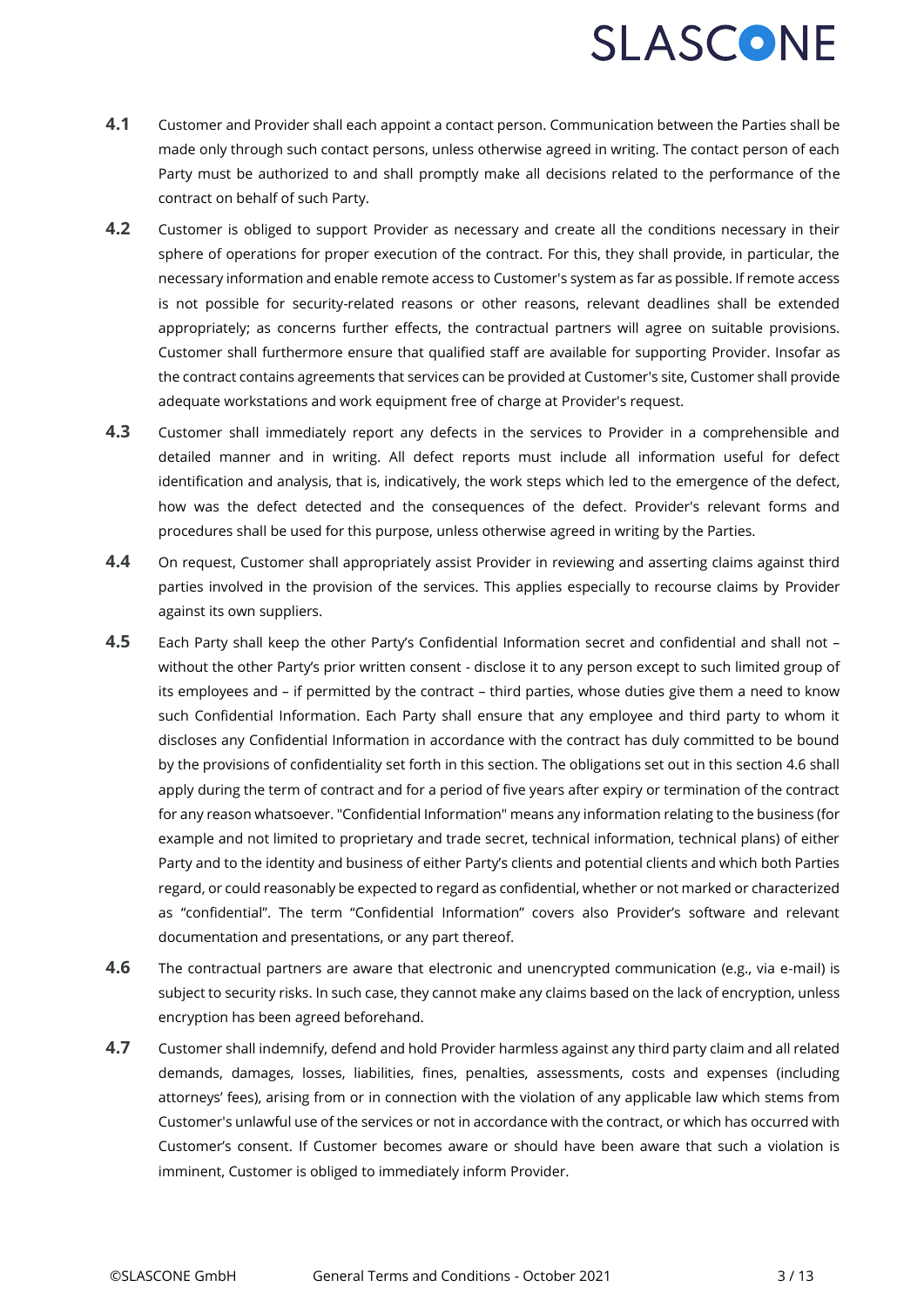#### **5. HOSTING**

- **5.1** The services shall be provided via software which runs in Microsoft Azure data centers only.
- **5.2** Customer can use an own Microsoft Azure subscription. Clause 4.2 applies. In this case, Customer shall bear all costs related to Microsoft Azure. If Customer uses an own Microsoft Azure subscription, Customer must provide Provider with a dedicated Microsoft Azure resource group, which shall be intended exclusively for the operation of Provider's software, as well as with corresponding administrative access. Customer may not change the content of this resource group without prior consultation with Provider. Provider shall bear no liability if the content of this resource group is changed by Customer or otherwise without Provider's prior written agreement.

#### **6. SERVICE DESCRIPTION**

- **6.1** Provider shall provide the contractual services, in particular access to the software, in Provider's area of disposal (from the data center interface to the Internet).
- **6.2** The scope of services, the intended use and the conditions of use of the contractual services result from the respective service description, in combination with the online documentation of the software. The online documentation is ultimately decisive for the quality of the functionality of the software, unless explicitly agreed otherwise. Provider is not obliged to any additional software description. The online documentation can be found a[t https://slascone.com/docs.](https://slascone.com/docs)
- **6.3** Provider has no obligation to provide any further services, such as but not limited to development of customer-specific solutions or customizations. Such services may be provided only if agreed by the Parties in a separate contract.

#### **7. PROFESSIONAL SERVICES (CUSTOMIZING)**

- **7.1** Provider renders services by way of suitable staff members. Customer has no claim to service provision by specific employees of Provider.
- **7.2** Provider defines the way services are rendered, unless agreed otherwise.
- **7.3** Customer is not authorized to issue instructions to Provider's employees involved in rendering services.
- **7.4** If Provider must present the results of service provision in writing, only the written presentation is definitive.
- **7.5** Customer ensures that the contact person appointed by said Customer supplies Provider with the documents, information and data needed for service provision completely, correctly, in a timely way and at no charge, unless Provider is liable for this. Customer furthermore ensures that these items are up todate. Provider may assume the completeness and accuracy of these documents, information and data, unless said Provider recognizes or has to recognize that they are incomplete or inaccurate.
- **7.6** In this regard, Customer shall monitor service provision by Provider.
- **7.7** As regards the service results which Provider has supplied within the scope of the contract and transferred to Customer, Provider grants Customer a non-exclusive and non-transferable right to use these results in perpetuity for their own internal purposes within the contractually intended context, unless agreed otherwise.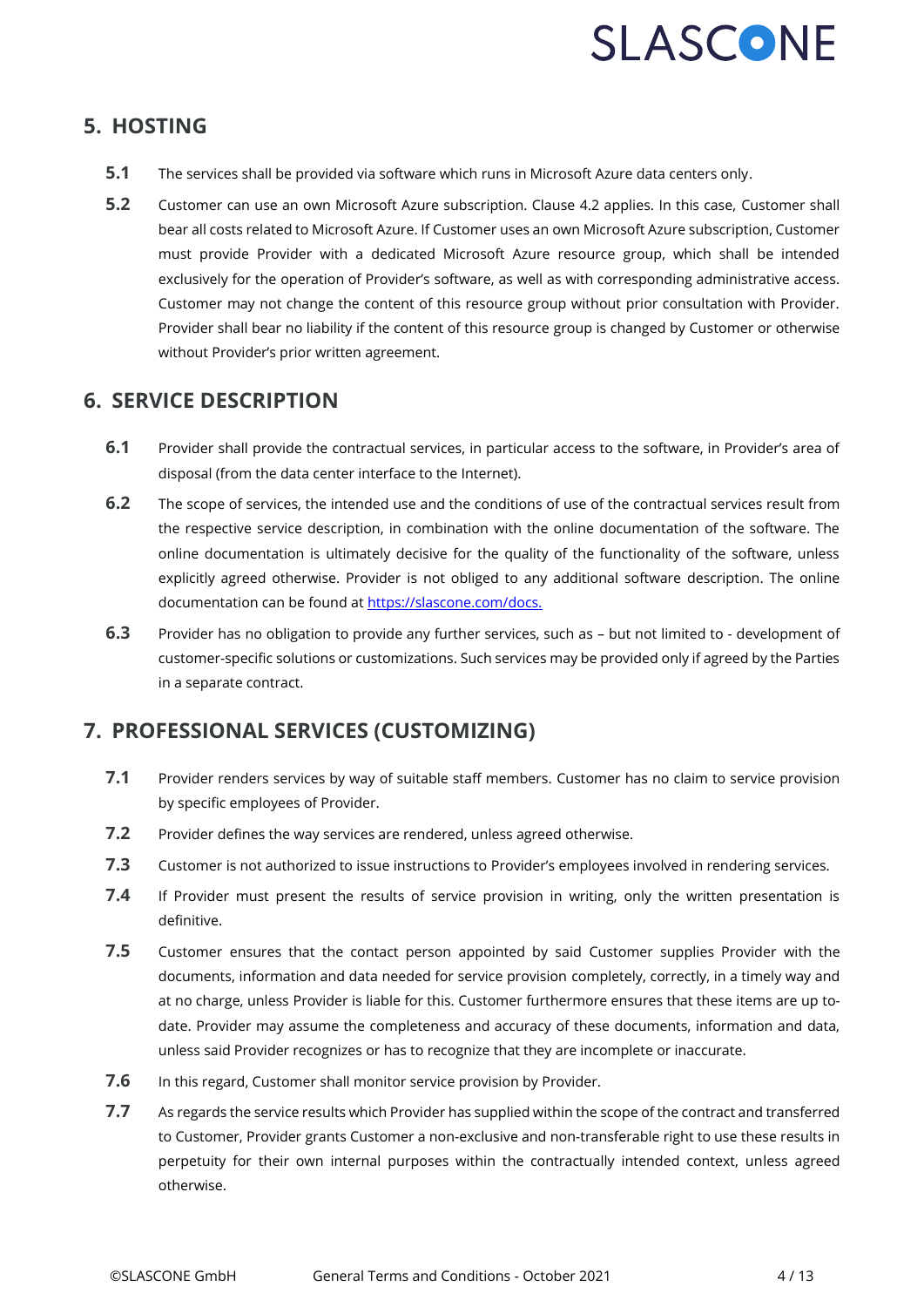- **7.8** Otherwise, all rights remain with Provider.
- **7.9** Provider can revoke the rights of use granted to Customer if they significantly breach the restrictions on use or other rules on preventing unauthorized use. Provider shall set a grace period of remedy for Customer beforehand. In case of recurrence and in special circumstances which justify immediate revocation, bearing in mind the interests of both sides, Provider can also declare revocation without setting a period of notice. After rights of use have been revoked, Customer shall confirm this to Provider in writing. Provider shall restore rights of use for Customer after they have submitted and warranted in writing that there are no more breaches of these rights of use, and previous breaches as well as their consequences have been eliminated.
- **7.10** Agreed proofs of expenditure are considered approved if Customer does not contradict them in writing and in detail within 21 days of receipt, and Provider has referred to the approval concept in the proof of expenditure.
- **7.11** If a service is not provided in compliance with the contract and Provider is responsible for this (service disruption), they are obliged to provide the service, in whole or in part, to Customer in compliance with the contract within a reasonable period and without additional costs, unless this is only possible with a disproportionate expenditure.

This obligation of Provider exists only if Customer has objected to the service disruption in writing and without delay, but no later than by the end of two weeks after obtaining knowledge thereof, unless agreed otherwise.

**7.12** Section 16 applies to any further claims for compensation of expenditure and damage.

#### **8. SOFTWARE UPDATES**

- **8.1** Provider regularly makes available updated versions of the software, even if Section 5.1 applies. Provider is not obliged to explicitly inform Customer about this.
- **8.2** Provider informs Customer as soon as the software can no longer be regularly developed or updated.
- **8.3** Provider is entitled to change, extend and further develop the software, including the online documentation, at its own discretion, provided that the contractual functional scope of the software is essentially retained and changes do not hinder the contractual and intended use of the software by Customer.
- **8.4** The right to change the software also includes the right to remove functions that are not essential or are no longer essential for the contractual use of the software. Such changes shall be notified to Customer at least 6 months in advance. Customer must review the changes and immediately inform Provider in writing if such changes will not allow use of the software for the contractually agreed and intended purpose. If Customer fails to so notify Provider within three months from having been notified of the changes, then such changes shall be considered accepted by Customer.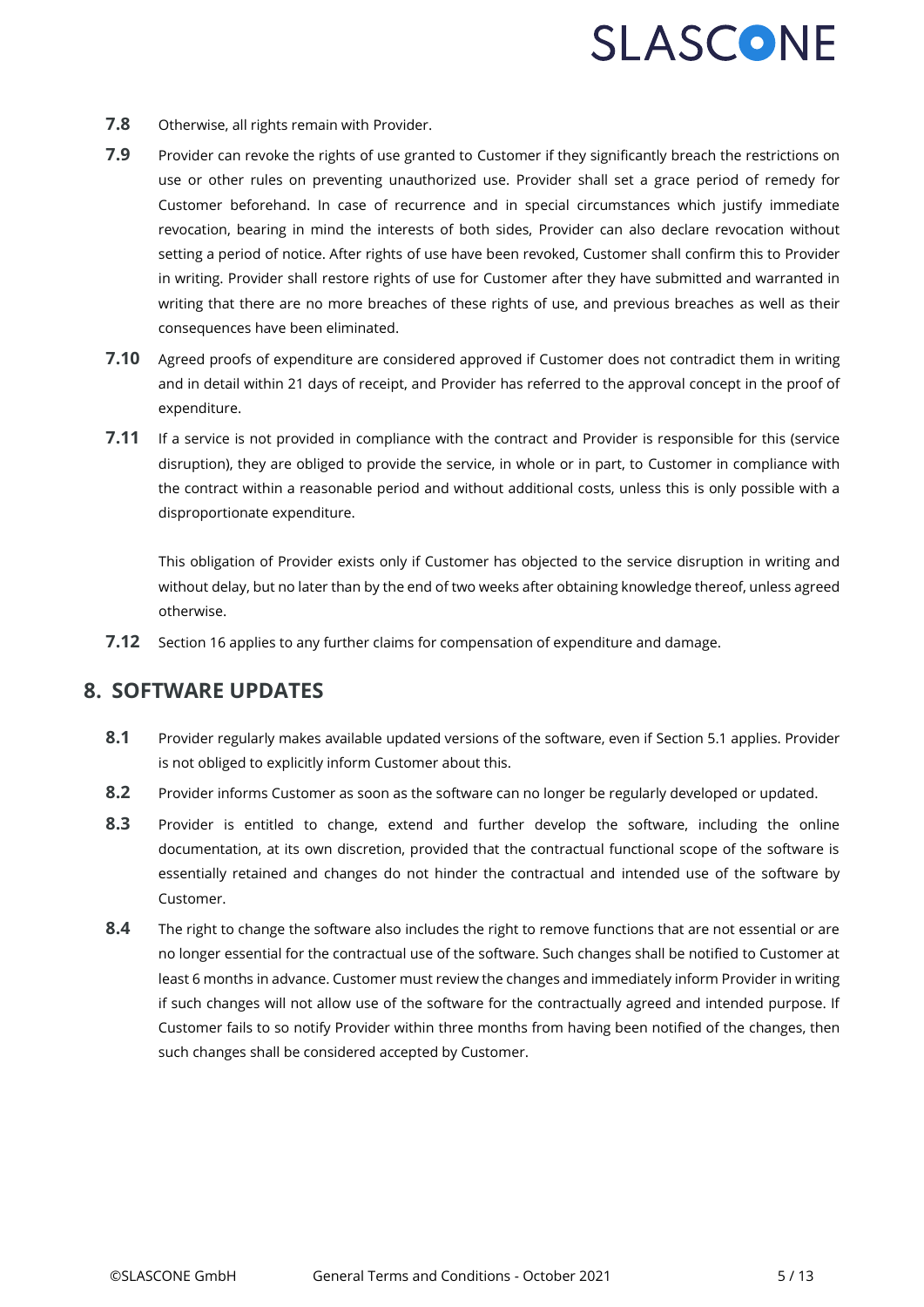#### **9. AVAILABILITY**

- **9.1** The availability of the provided software depends on the availability of the Microsoft Azure resources used in combination with the software.
- **9.2** Such Microsoft Azure resources: App Service, SQL Database, Active Directory B2C, Azure Maps, Storage Account. Microsoft Azure's service level (SLA) agreements can be found a[t https://azure.microsoft.com/en](https://azure.microsoft.com/en-us/support/legal/sla/)[us/support/legal/sla/.](https://azure.microsoft.com/en-us/support/legal/sla/)

#### **10. PERMITTED USE AND RESTRICTIONS**

- **10.1** The contractual services may be accessed and used only by Customer and only for the purposes agreed in the contract. For the entire term of the contract, Customer may access the contractual services by means of telecommunication (via the Internet), and use the functionality associated with the software in a contractually compliant manner by means of a browser or other appropriate application (for example, an "app"). Any further use requires Provider's prior written consent. Provider and its licensors (as applicable) retain all rights, title and interest in and to any Intellectual Property Rights in the services and the software, the documentation and any modifications, derivative works, updates thereof, Customer has no and hereby acquires no interest in or right to use the services, the software and the documentation and any modifications and updates thereof, or anything else developed and made available or delivered to Customer, except in accordance with the terms of the contract.
- **10.2** Software or parts of it may not be copied, sold, transferred temporarily, leased or loaned by Customer.
- **10.3** Provider is entitled to take appropriate technical measures to prevent use of the services in violation of the contract, on the condition such measure do not materially impair contractually compliant use of the services.
- **10.4** In case of any contract violation by a specific user, Customer is obliged to supply Provider with any available information that Customer might request in order to support Provider's claims against such user.
- **10.5** In case of material breach of the contract Provider may revoke Customer's access to the software and/or terminate the contract. In this context, Provider may suspend Customer's access (in full or in part) to the contractual services. Provider must grant Customer a reasonable period to remedy such breach. Revocation of access rights by itself shall not constitute termination of the of the contract. Revocation of access without prior notice may only last for a reasonable period of time not exceeding 3 months.
- **10.6** Provider's right to be compensated for damages or loss suffered in connection with any breach of the contract by Customer remains unaffected.
- **10.7** Customer has the right to regain access to the software if it can demonstrate to the satisfaction of Provider that the non-contractual use of the software has ceased.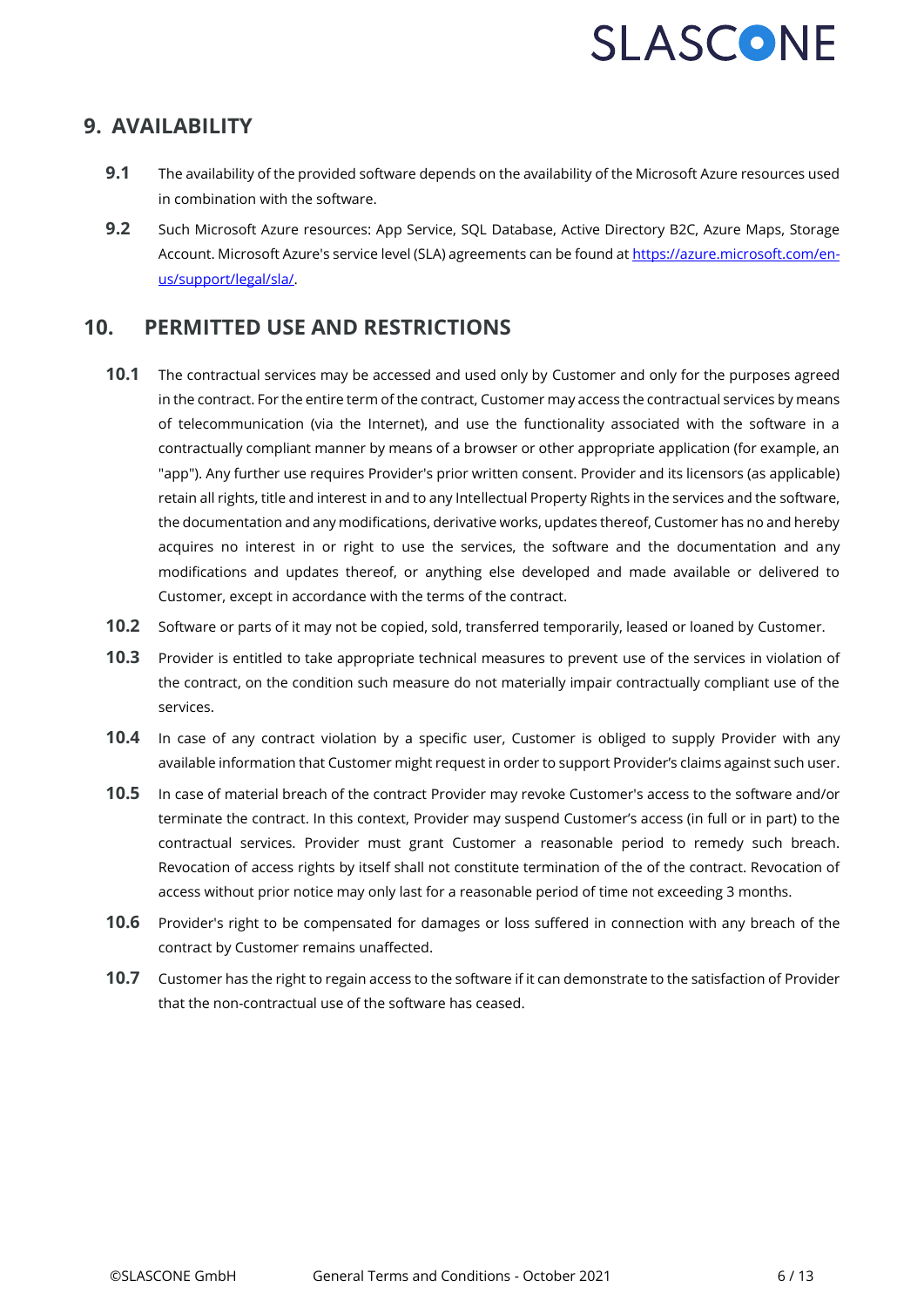#### **11. SERVICE DISRUPTION**

- **11.1** If a deadline for the provision of services by Provider may not be adhered for any cause ("Disruption") lying beyond Provider's reasonable control, such as – but not limited to - strikes and lockouts, , such deadline shall be extended for as long as the Disruption lasts, plus an additional time period reasonable required for resuming performance. Each Party shall promptly notify the other of any Disruption it becomes aware of. As well as for the relevant deadline(s) extension time.
- **11.2** Should Provider incur any additional expenses as a result of a Disruption, Provider shall be entitled to be compensated therefor, unless such Disruption also falls beyond Customer's reasonable control.
- **11.3** In case that Customer is entitled to terminate the contract due to Provider's improper performance and / or can claim damages instead of the service or claims such, Customer will, upon Provider's request, declare in writing within a reasonable period of time whether Customer will assert such rights or continue to procure the services. In the event of termination, Customer must pay to Provider the compensation corresponding to the use of the services until the time when termination comes into effect options; the same applies to deterioration through proper use. In the event of a delay in the provision of the services Customer's sole and exclusive remedy for such delay shall be the payment by Provider for its full week of delay of an amount equal to 0.5% of the price of the services that may not be used to the delay. In no event will the amounts payable by Provider to Customer for delayed services exceed 5% of the compensation corresponding to services that may not be used due to the delay.; in the case of continuing obligations, it is based on compensation for the relevant services for the full calendar year. Applicable as a supplement with priority is a percentage of the compensation agreed on contract conclusion. The provisions of this paragraph shall not apply as regards delays arising out of Provider's gross negligence or willful misconduct.

#### **12. INCIDENT MANAGEMENT**

- **12.1** Incident reports have to be created at [https://slascone.com/support/.](https://slascone.com/support/) Provider shall receive Customer's incident report and assign an ID to each report. On request by Customer, Provider shall acknowledge receipt of a report also notifying Customer of the ID assigned to it.
- **12.2** Incident reports will be categorized and handled according to an assigned severity level. The incident severity level is selected by Customer at time of submission, and will be updated by Provider as follows:

Level 1 - Critical

Critical production issue affecting all Users, including system unavailability and data integrity issues with no workaround available.

Level 2 – High

Major functionality is impacted or performance is significantly degraded. Issue is persistent and affects many Users and/or major functionality. No reasonable workaround is available.

Level 3 – Normal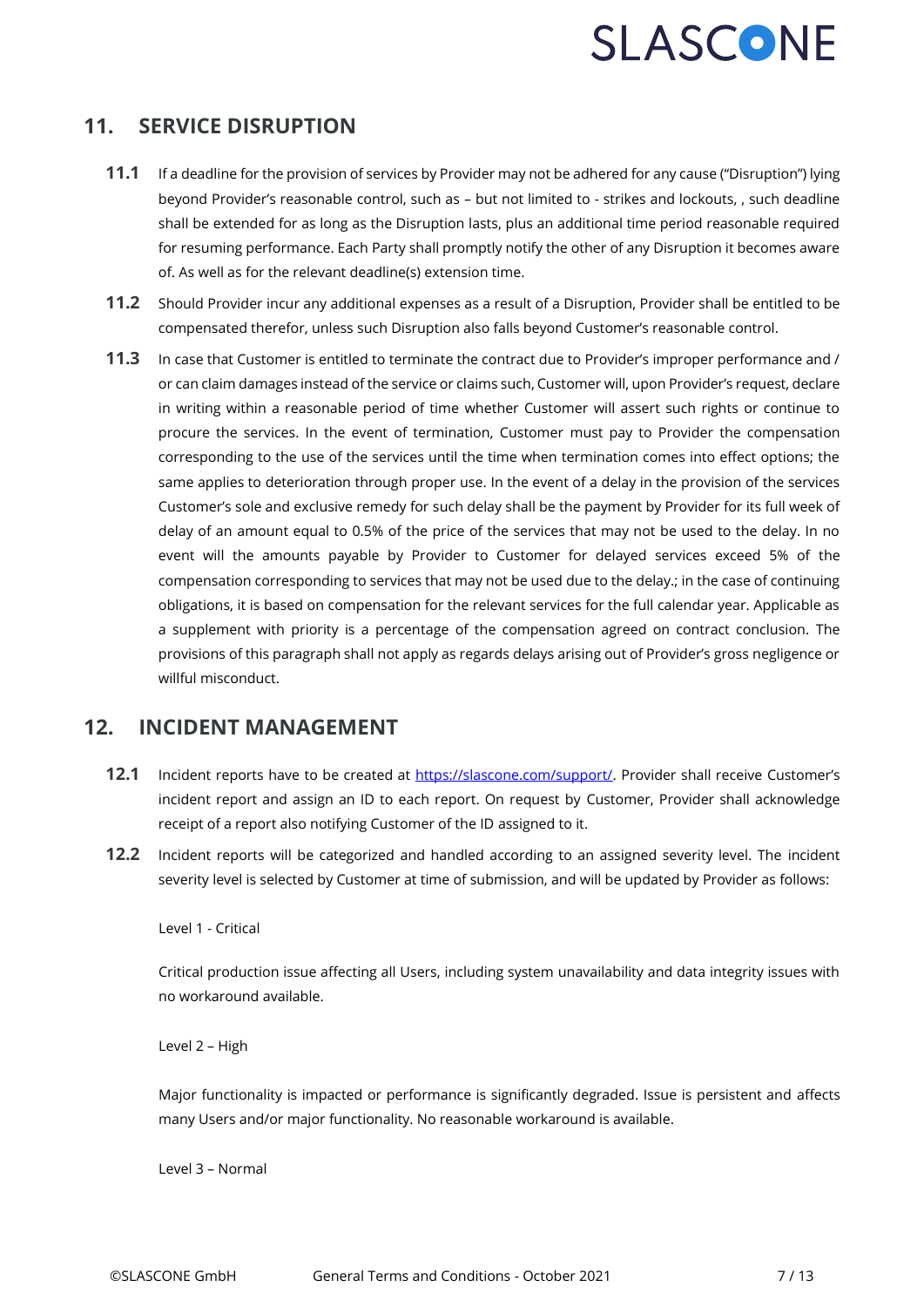System performance issue or bug affecting some but not all Users. Short-term workaround is available, but not scalable.

#### $L = L$

Incidents that do not fall into Level 1 - 3 are assigned to Level 4. Other reports shall be handled by Provider in accordance with the specific agreement reached thereon by the Parties.

**12.3** Provider will use commercially reasonable efforts to respond to each case within the applicable response time described in the table below, depending on the severity level set on the case.

| <b>Severity Level</b> | <b>Target Initial Response Time</b> | <b>Target Resolution or</b> |
|-----------------------|-------------------------------------|-----------------------------|
|                       |                                     | <b>Workaround Time</b>      |
|                       | 2 hours (24x7)                      | 12 hours                    |
| 7                     | 6 hours (24x7)                      | 48 hours                    |
| 3                     | 1 business day                      | 5 business days             |
| 4                     | 2 business days                     | 5 - 10 business days        |

The business hours are defined in Section 13.3. Target resolution times are goals. Depending on the volume and severity of tickets submitted, response times and time to resolution may vary.

**12.4** In the case serious disruptions and other disruptions, Provider shall promptly initiate relevant procedures according to the circumstances reported by Customer, in order to first identify the cause of the defect.

If a reported incident does not turn out to be a defect in the contractual services, especially in the software, Provider shall promptly inform Customer about this.

Otherwise Provider shall initiate appropriate measures and exercise reasonable endeavors to further analyze and correct the reported defect or - in the case of third-party software - send the incident report, including the analysis results, to the supplier or manufacturer of the third-party software with a support request.

A workaround or remedy of a defect in the contractual services, especially the supplied software, Provider shall within reasonable time supply Customer with available measures such as procedural instructions or corrections to the supplied software. Customer shall promptly implement such measures and notify Provider with no delay of any remaining defects upon deployment of such measures.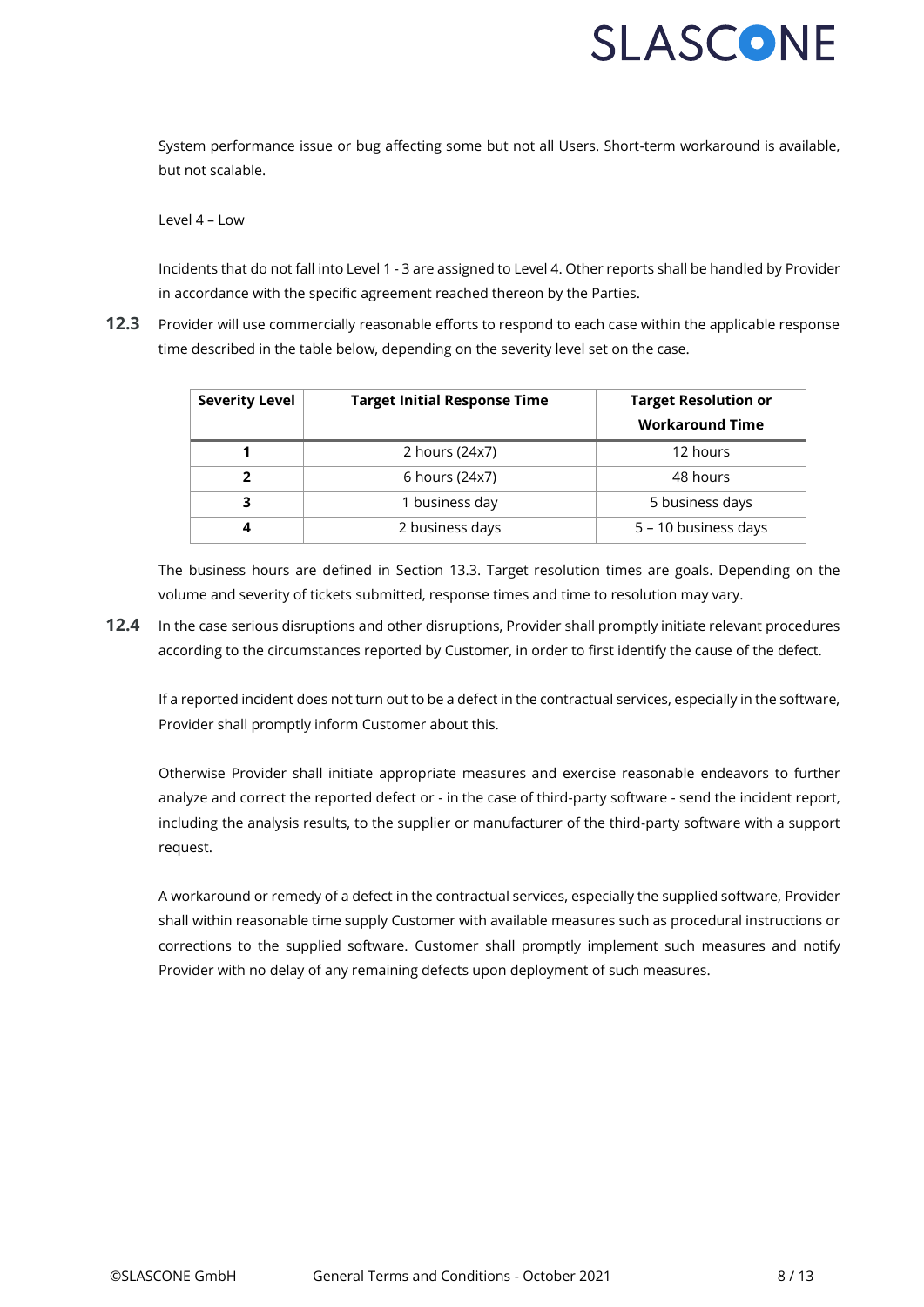#### **13. CONTACT POINT (HOTLINE)**

- **13.1** Provider shall make available to Customer a contact point (hotline) to process Customer's inquiries in connection with technical requirements and conditions for use of the supplied software, as well as individual functional aspects. Inquiries have to be created at [https://slascone.com/support/.](https://slascone.com/support/)
- **13.2** The hotline shall process properly submitted inquiries as part of normal business routine and answer such as soon as possible. In its responses, the hotline can refer Customer to available documentation and other training material for the software. If the hotline is not able to answer an inquiry at all or in a timely manner, Provider – on the condition that this has been expressly agreed in writing by the Parties - shall forward the inquiry for further processing, especially in case of inquiries regarding software or other components not developed by Provider.

Additional hotline services such as extended contact hours and periods as well as on-call service or the provision of services on-site at Customer's premises must be explicitly agreed in advance and in writing.

**13.3** Business hours: All working days (calendar days with the exception of Saturdays and Sundays, and December 24 and December 31 each year) from 7:00 a.m. to 8:00 p.m. (CET or CEST).

#### **14. MATERIAL DEFECTS AND REIMBURSEMENT OF EXPENDITURE**

**14.1** Provider warrants that the services shall be of such quality as contractually stipulated. Provider shall not be liable to Customer

i. for any quality deviations caused by negligence;

ii. for defects caused by the excessive or improper use of the software, natural wear and tear of the software, failure of components in the system environment where the software runs,

iii. software defects which cannot be reproduced or otherwise proven by Customer; or

iv. defects arising out of special external causes which are not a prerequisite under the contract.

v. defects arising out of any intervention or modification to the software (or any component thereof) made by Customer or any third party, , unless this does not hinder analysis and removal of the material defect.

Section 16 applies as a supplement to claims for compensation of damages and expenditure.

**14.2** The limitation period for claims based on material defects is one year from the statutory beginning of limitation. The statutory periods for recourse according to § 478 of the German Civil Code remain unaffected. The same applies insofar as longer periods are prescribed, pursuant to § 438 Paragraph 1 Item 2 or § 634a Paragraph 1 Item 2 of the German Civil Code, in case of intentional or grossly negligent breach of duty by Provider, fraudulent concealment of defects, harm to life, body or health, as well as claims based on the product liability act.

Notice of a material defect by Customer and Provider's processing thereof shall not suspend the limitation period for such defect, unless relevant legal requirements for such suspension are met. Consequently, the limitation period shall not be renewed due to the submission or processing of a defect notice.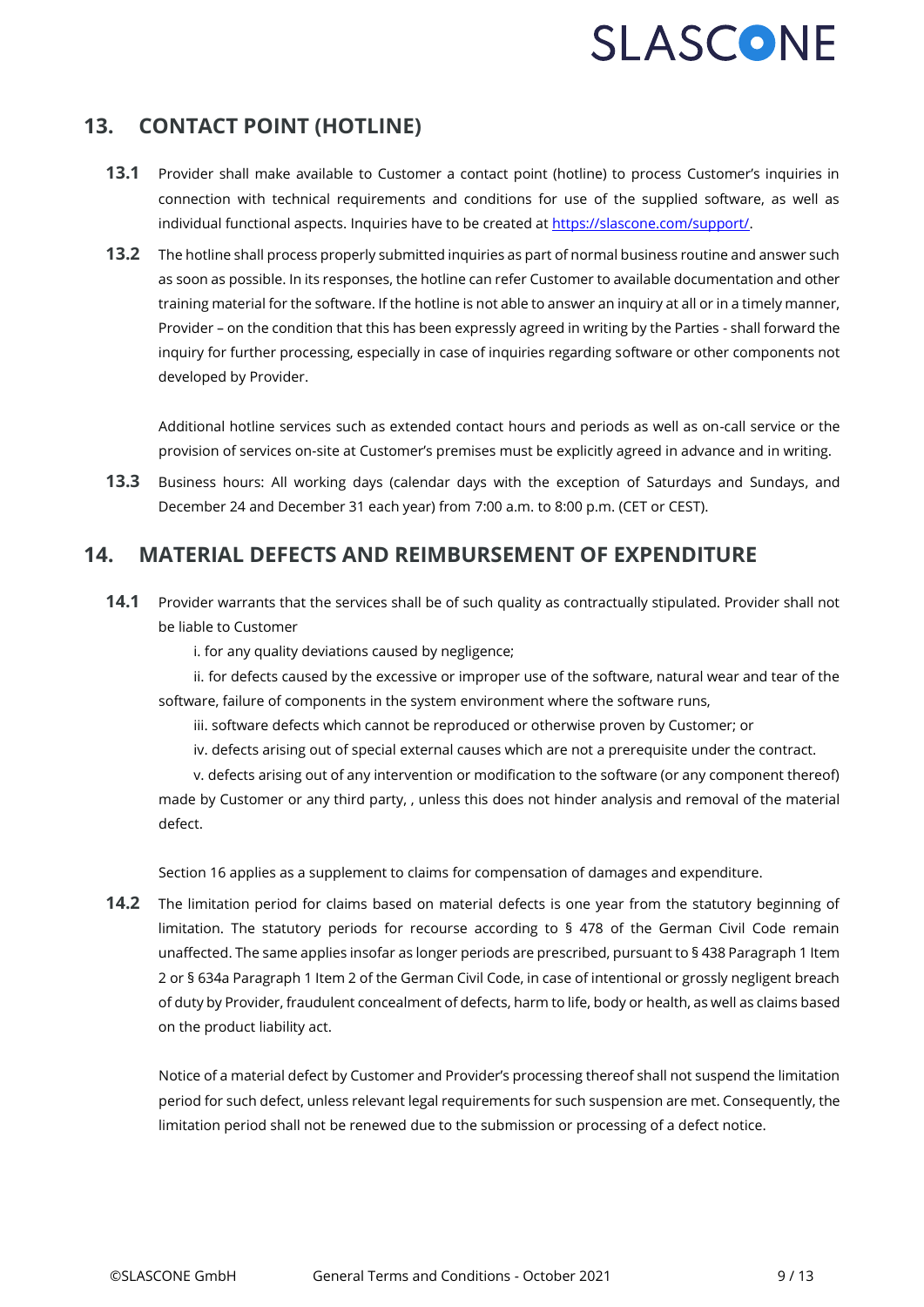In all events, Supplementary performance (new delivery or reworking) by Provider may only impact the limitation period for the defect which triggered such supplementary performance.

- **14.3** Provider shall be entitled to be compensated for any expenses incurred due to
	- a) action taken following a report without there actually being a defect, unless Customer could not have recognized by exercising reasonable effort that no defect existed, or
	- b) the defect reported may not be reproduced or otherwise proven by Customer, or
	- c) Provider has incurred additional expenses due to Customer's not fulfilling or not properly fulfilling its obligations (also refer to Sections 4.2, 4.3 und 15.2).

#### **15. INDEMNIFICATION**

- **15.1** Provider shall be liable to Customer for infringement of third-party rights by Provider's service, but only insofar as the service is used unmodified and in accordance with the contract and, in particular, in the contractually agreed or otherwise intended environment.
- **15.2** If a third-party claims that Providers' service infringe upon their rights, Customer shall promptly notify Provider. Provider and, if applicable, its suppliers shall be entitled to, not obliged, to take control of the defense against such claims, to the extent permitted by law, at their own expense.

Customer must not and is not authorized by Provider to recognize third-party claims, without Provider's prior written consent.

**15.3** In the event that a third-party claim for infringement is upheld, Provide shall, at its own expense and discretion

a) cure the infringement by acquiring the rights that will allow the non-infringing use of the service by Customer pursuant to the contract;

b) replace or amend the relevant software and services in order to cure the infringement on which the claim is based; or

c) withdraw the service and refund the compensation paid by Customer (minus a reasonable reimbursement for use) if Provider cannot achieve any other remedy with reasonable effort.

Customer's interests are to be considered adequately.

**15.4** Claims of Customer regarding defects in title shall be time barred according to Section 14.2. Item 16 applies additionally to Customer's claims for damage. Section 14.3 applies accordingly to Provider's additional expenditures.

#### **16. GENERAL LIABILITY OF PROVIDER**

- **16.1** Provider is always liable to Customer
	- a) for damage caused by Provider or their legal representatives or vicarious agents intentionally or through gross negligence,
	- b) according to the product liability law and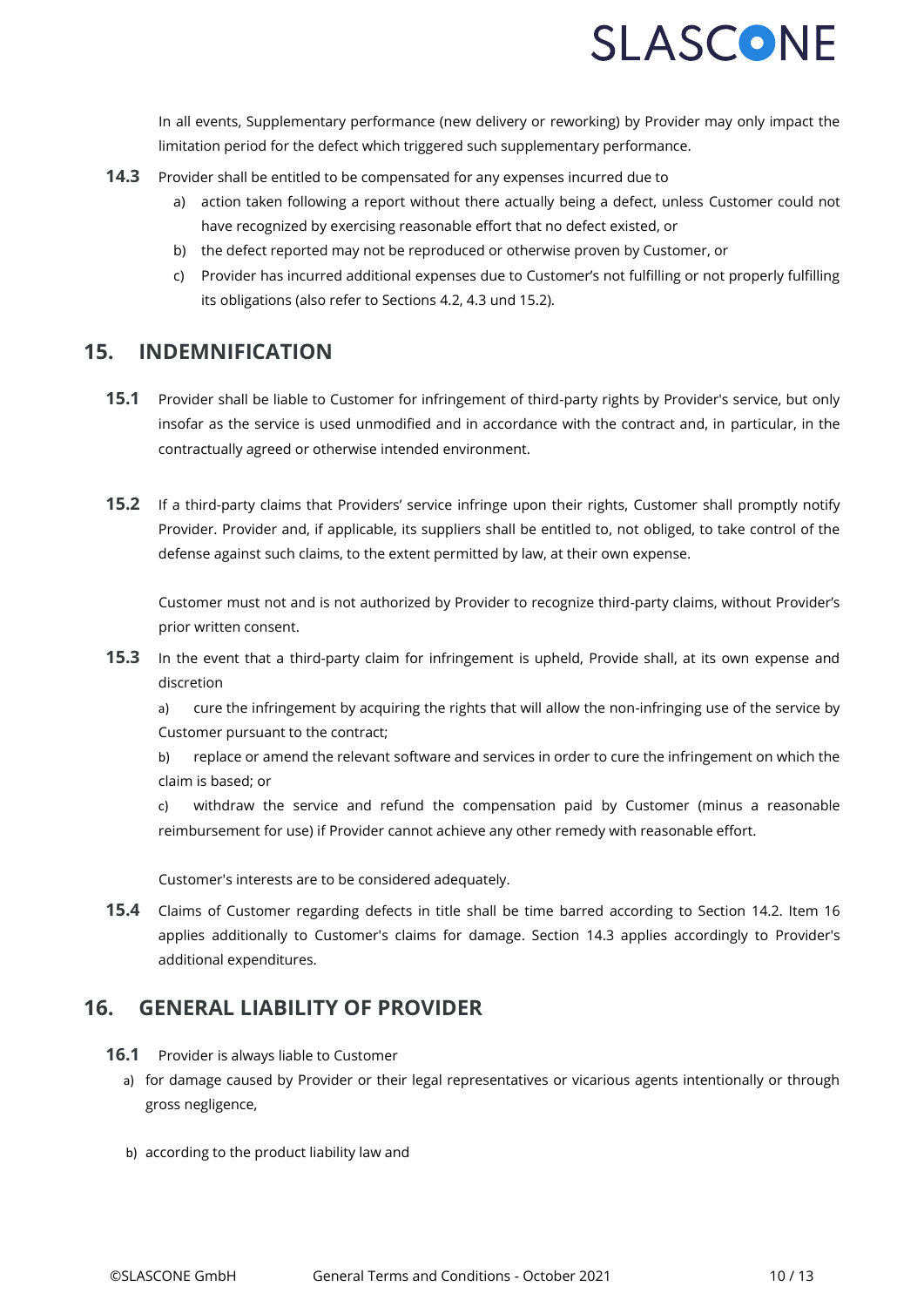- c) for damage which arises from harm to life, body or health, and for which Provider, their legal representatives or vicarious agents are responsible.
- **16.2** Provider is not liable for slight negligence unless they have breached an essential contractual obligation which is a prerequisite for the proper performance of the contract, or which sets at risk the contractual objective and on which Customer relies or is expected to rely on.

For material and pecuniary damages, this liability is limited to the damages which are typical and foreseeable under the contract. The same applies to loss of profit and savings which failed to materialize. Liability for other remote consequential damage is excluded.

For an individual instance of damage, liability is limited to the contract value; for ongoing remunerations, liability is limited to the amount of remuneration per contract year, but not less than  $\epsilon$  50,000. Section 14.2 applies accordingly to the statute of limitations. On contract conclusion, the Parties can agree further liability in writing, usually in exchange for a separate remuneration. An individually agreed liability amount shall take precedence. Liability as per Section 16.1 is not affected by this paragraph.

Notwithstanding anything to the contrary in these terms and conditions, Provider's liability due to slight negligence arising from the respective contract and its execution with regard to compensation of damage and expenditure - irrespective of the legal grounds – shall be limited to the percentage rate agreed in this contract with respect to the remuneration agreed on contract conclusion. Liability as per Section 16.1 b) is not affected by this paragraph.

- **16.3** On the basis of a guarantee declaration, Provider is only liable for damage compensation if this was explicitly accepted in the guarantee. In case of slight negligence, this liability is subject to the limitations set forth in Section 16.2.
- **16.4** If recovery of data or components (e.g. hardware, software) becomes necessary, Provider is liable only for the expenditure required for recovery given proper data backup and failure precautions by Customer. In case of slight negligence by Provider, this liability arises only if Customer implemented appropriate data backup and failure precautions for the type of data and components before the disruption. This does not apply if agreed as performance to be delivered by Provider.
- **16.5** Section 16.1 to 16.4 apply accordingly to claims for compensation of expenditure and other liability claims of Customer against Provider. Section 11.3 remains unaffected.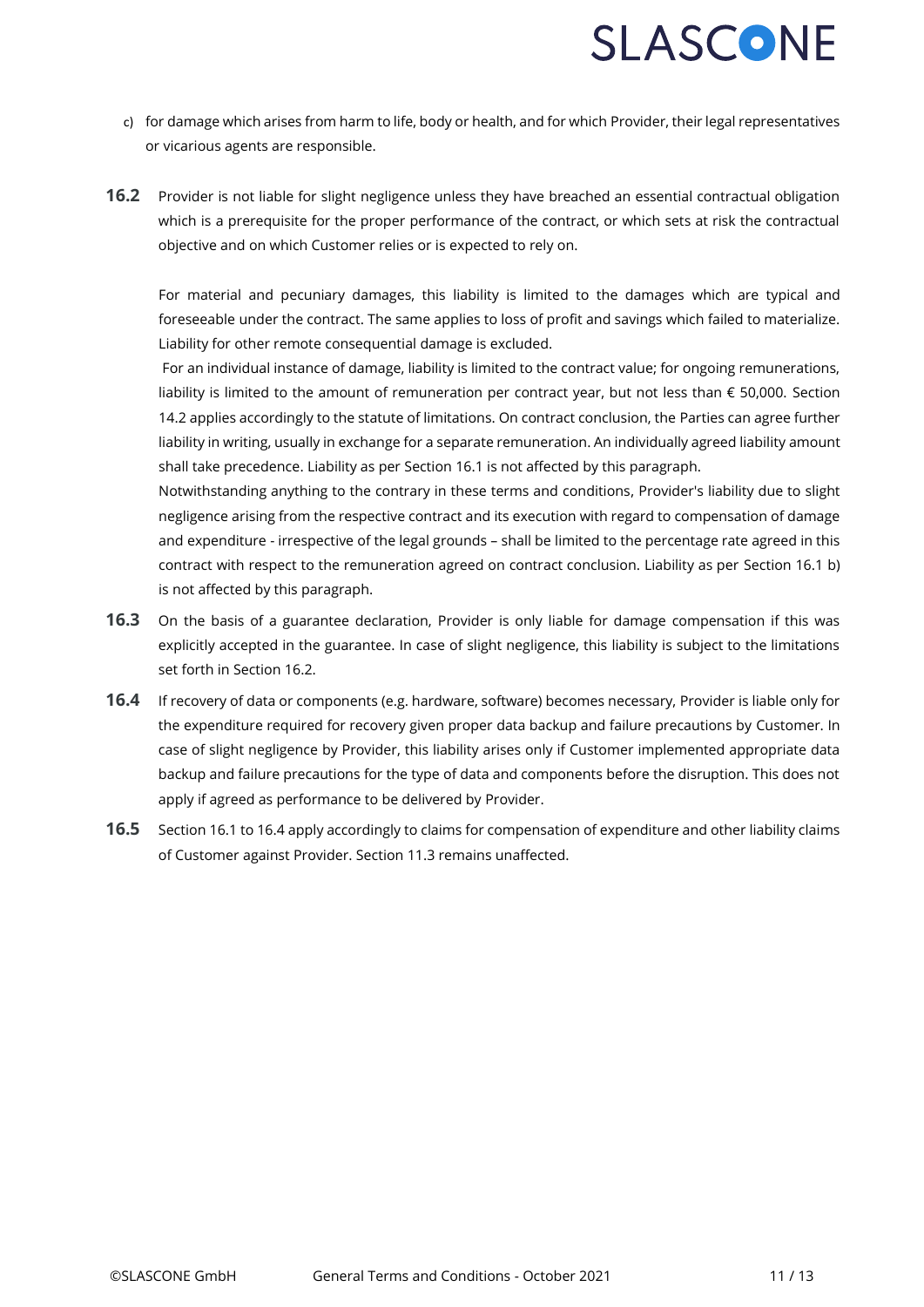#### **17. DATA PROTECTION**

- **17.1** To the extent that Provider can access personal data belonging to Customer or present in their domain, said Provider shall act exclusively as a processor and only process and use these data to execute the contract. Provider shall observe Customer's instructions on handling such data. Customer shall bear any negative consequences of such instructions for contract execution. Customer and Provider shall agree details on handling of Customer's data by Provider in accordance with legal requirements concerning data protection.
- **17.2** Customer remains the data controller generally in the contractual relationship and in the context of data protection legislation. If Customer processes personal data in connection with the contract (including collection and use), said Customer assures that they are entitled to this according to the applicable provisions, in particular, those concerning data protection, and exempts Provider from claims by third parties in the event of a breach.
- **17.3** The following applies to the relationship between Provider and Customer: Customer is responsible for processing (including collection and use) of personal data vis-à-vis the data subject, unless Provider is answerable to any claims by the data subject as regards breaches of duty attributable to them. Customer shall review, process and answer any enquiries, requests and claims by the data subject. This also applies to claims raised by the data subject against Provider. Provider shall support Customer as part of their duties.
- **17.4** The software and any data processing is operated on servers within the EU or the European Economic Area. Provider uses the services of Microsoft Corporation, One Microsoft Way, Redmond, WA 98 USA to provide the service. The contractual partners are aware that the transfer of personal data to the USA cannot be ruled out when using Microsoft's services.
- **17.5** Employees of Provider as well as third parties who work on the behalf or have access to personal data have been obliged in writing to maintain confidentiality and to maintain data secrecy in accordance with Section 53 of the Federal Data Protection Act (BDSG).

#### **18. NON-CONTRACTUAL USE, DAMAGE COMPENSATION**

For each case involving unauthorized or excessive use of a contractual service by Customer's, Customer shall be liable to pay damages to Providers equal to the compensation which would have been due for contractually compliant use over the minimum contractual period applicable to this service. Customer reserves the right to prove it is not responsible for unauthorized use, or that there is no damage or that damages is less than the amount set forth above, Provider remains entitled to assert further damage claims.

#### **19. REFERENCE**

Customer grants Provider the right to use the logo and name of Customer as a reference on its website and in sales and promotional material documents. Customer can revoke this approval at any time.